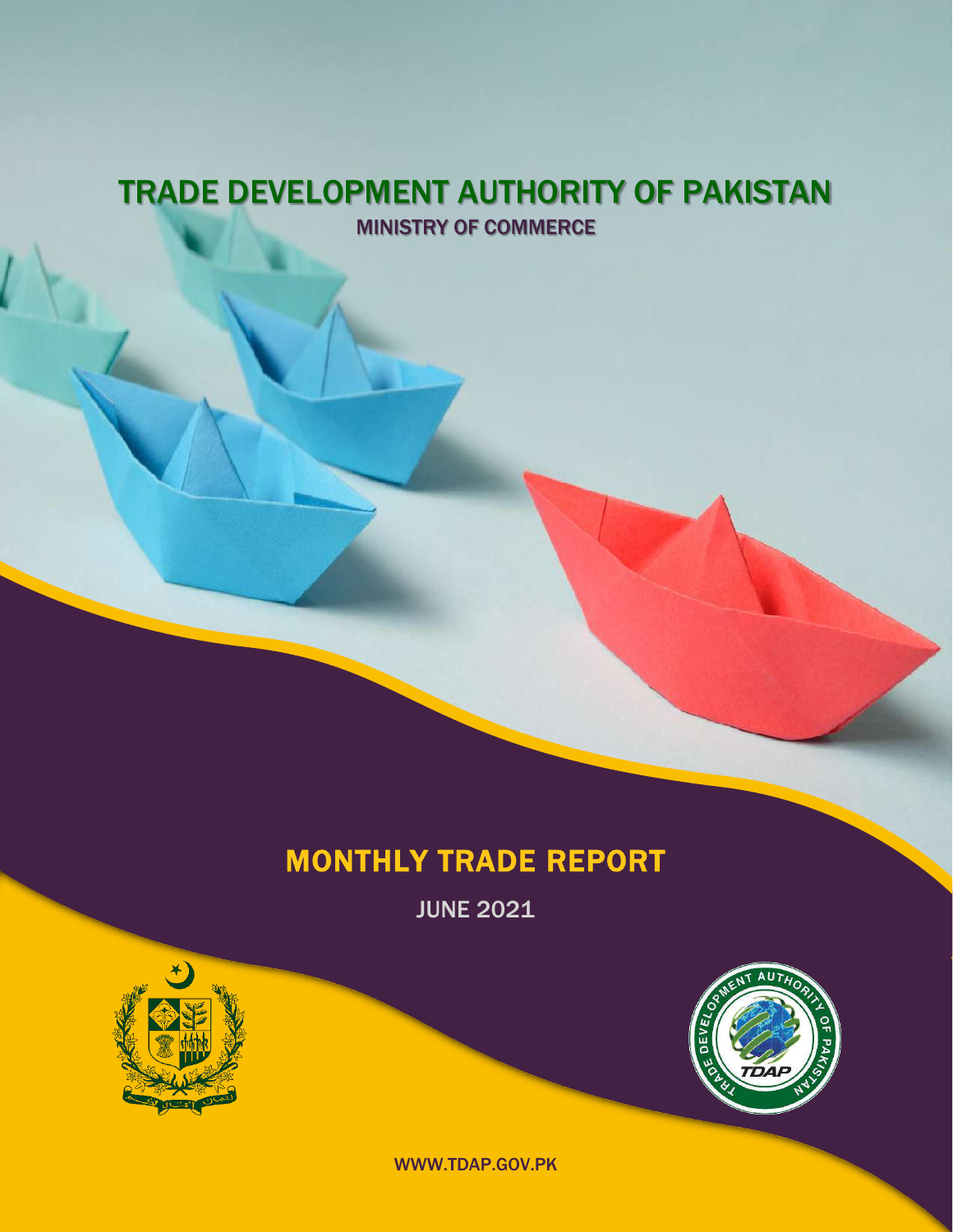### DISCLAIMER

The provisional data from Weboc, PBS and PRAL have been reported for information purposes only. Every effort has been made to cross-check and verify the authenticity of the data. Trade development Authority of Pakistan, or the author(s), do not guarantee the data included in this work. All data and statistics used are correct as of 7<sup>th</sup> July, 2021 and may be subject to change.

For any queries or feedback regarding this publication, please contact at:

Afshan Uroos Assistant Manager afshan.uroos@tdap.gov.pk.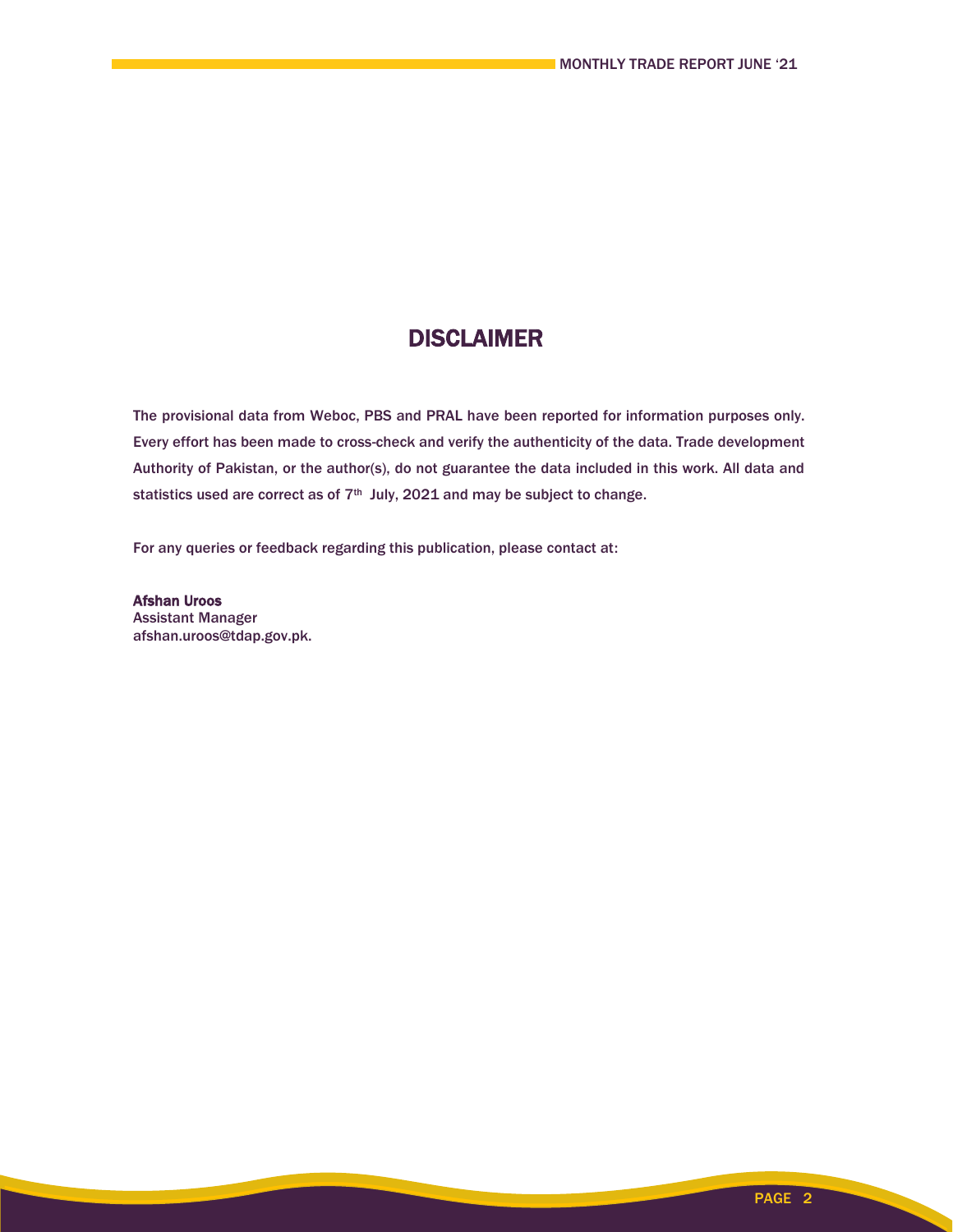## **SUMMARY**

 *\*Trade values in US\$ million*

| <b>EXPORTS SUMMARY</b> |        | FY 2020-21 FY 2019-20 | <b>% CHANGE</b> |
|------------------------|--------|-----------------------|-----------------|
| <b>June</b>            | 2,692  | 1,599                 | 68.36%          |
| July - June            | 25,268 | 21,394                | 18.11%          |
|                        |        |                       |                 |

| <b>IMPORTS SUMMARY</b> | FY 2020-21 | <b>FY 2019-20</b> | I % CHANGE` |
|------------------------|------------|-------------------|-------------|
| June                   | 6.286      | 3.703             | 69.75%      |
| July - June            | 56,325     | 44.553            | 26.42%      |

Trade Statistics reported in June 2021 are different from the traditional trade pattern of Pakistan. The unusual trade figures are reflected due to the COVID-19 pandemic and global trade restrictions during June 2020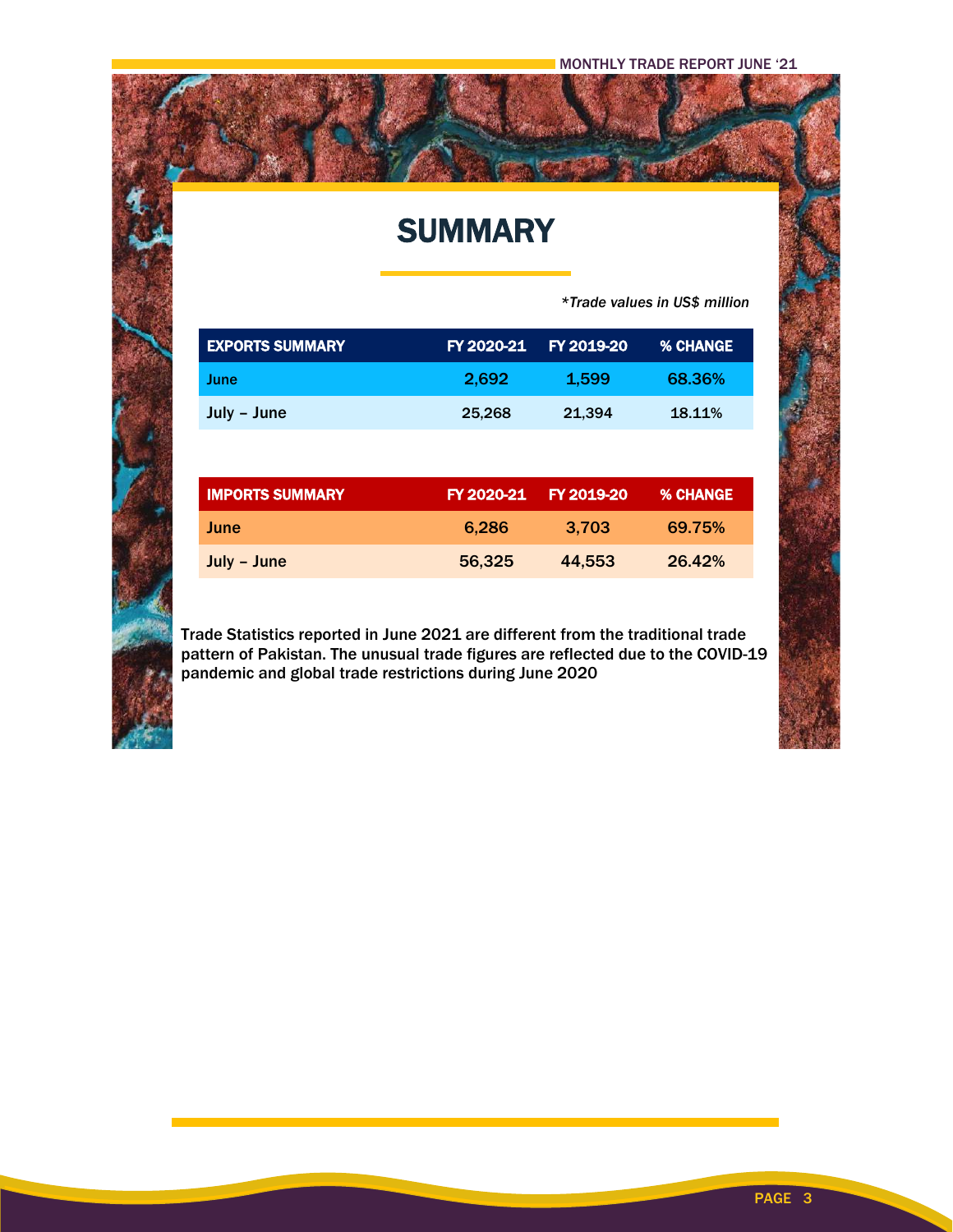# EXPORT PROFILE

MONTHLY TRADE REPORT TRADE REPORT OF THE SECOND TRADE REPORT OF THE SECOND SECOND SECOND SECOND SECOND SECOND SECOND SECOND SECOND SECOND SECOND SECOND SECOND SECOND SECOND SECOND SECOND SECOND SECOND SECOND SECOND SECOND

#### TOP PARTNER COUNTRIES SHOWING INCREASE

| <b>COUNTRY</b>           | <b>JUNE 2021</b> | <b>JUNE 2020</b> | <b>% CHANGE</b> |
|--------------------------|------------------|------------------|-----------------|
| UNITED STATES OF AMERICA | 630.59           | 302.19           | 109%            |
| <b>CHINA</b>             | 232.74           | 133.21           | 75%             |
| <b>UNITED KINGDOM</b>    | 186.02           | 119.11           | 56%             |
| <b>GERMANY</b>           | 144.64           | 94.61            | 53%             |
| <b>NETHERLANDS</b>       | 130.54           | 75.02            | 74%             |

#### TOP PARTNER COUNTRIES SHOWING DECREASE

| <b>COUNTRY</b>  | <b>JUNE 2021</b> | <b>JUNE 2020</b> | <b>% CHANGE</b> |
|-----------------|------------------|------------------|-----------------|
| <b>MALAYSIA</b> | 31.37            | 37.03            | $-15%$          |
| <b>SOMALIA</b>  | 3.27             | 4.33             | $-24%$          |
| <b>GHANA</b>    | 3.24             | 6.86             | $-53%$          |
| <b>JORDAN</b>   | 2.43             | 4.11             | $-41%$          |
| <b>BENIN</b>    | 2.11             | 5.56             | $-62%$          |

#### TOP GROWING COMMODITIES

| <b>PRODUCTS</b>                                                              | <b>JUNE 2021</b> | <b>JUNE2020</b> | <b>% CHANGE</b> |
|------------------------------------------------------------------------------|------------------|-----------------|-----------------|
| 6302 - Bedlinen, table linen, toilet<br>linen and kitchen linen of all types | 418.90           | 234.41          | 79%             |
| 6203 - Men's or boys' suits,<br>ensembles, jackets, blazers, trousers        | 270.05           | 136.15          | 98%             |
| $1006 - Rice$                                                                | 187.96           | 152.22          | 23%             |
| 5205 - Cotton yarn other than sewing<br>thread, containing >= 85%            | 115.41           | 73.14           | 58%             |
| 5209 - Woven fabric of cotton >=85%<br>of cotton by weight > 200 $g/m^2$     | 85.55            | 41.24           | 107%            |

#### TOP DECREASING COMMODITIES

ł

| <b>PRODUCTS</b>                                                                    | <b>JUNE 2021</b> | <b>JUNE 2020</b> | % CHANGE |
|------------------------------------------------------------------------------------|------------------|------------------|----------|
| 2523 - Cement, incl. cement clinkers,<br>whether or not coloured                   | 14.76            | 17.09            | $-14%$   |
| 0303 - Frozen fish (excluding fish fillets<br>and other fish meat of heading 0304) | 13.16            | 15.94            | $-17%$   |
| 6306 - Tarpaulins, awnings and<br>sunblinds; tents; sails for boats etc.           | 8.79             | 10.60            | $-17%$   |
| 2610 - Chromium ores & concentrates                                                | 5.86             | 6.02             | $-3%$    |
| 2106 - Food preparations, n.e.s.                                                   | 4.46             | 4.60             | $-3%$    |
|                                                                                    |                  |                  |          |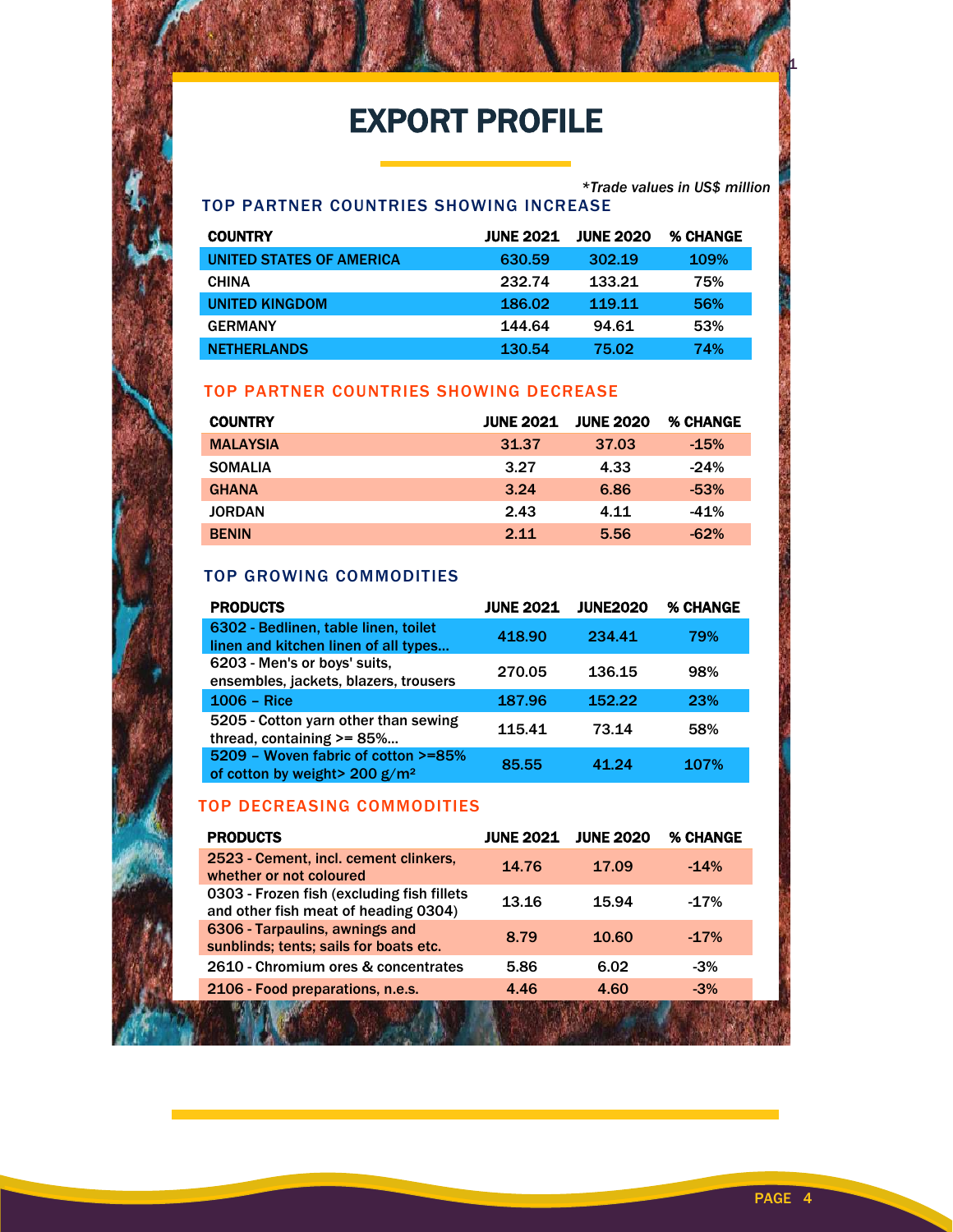## IMPORT PROFILE

#### *\*Trade values in US\$ million* TOP PARTNER COUNTRIES SHOWING INCREASE

| <b>COUNTRY</b>       | <b>JUNE 2021</b> | <b>JUNE 2020</b> | <b>% CHANGE</b> |
|----------------------|------------------|------------------|-----------------|
| <b>CHINA</b>         | 1.894.21         | 1.230.02         | 54%             |
| UNITED ARAB EMIRATES | 658.75           | 296.18           | 122%            |
| <b>BRAZIL</b>        | 314.34           | 163.51           | 92%             |
| <b>INDONESIA</b>     | 307.79           | 162.34           | 90%             |
| <b>SAUDI ARABIA</b>  | 307.47           | 70.15            | 338%            |

#### TOP PARTNER COUNTRIES SHOWING DECREASE

| <b>COUNTRY</b>     | <b>JUNE 2021</b> | <b>JUNE 2020</b> | <b>% CHANGE</b> |
|--------------------|------------------|------------------|-----------------|
| <b>OMAN</b>        | 61.85            | 80.45            | $-23%$          |
| <b>KENYA</b>       | 38.53            | 53.29            | $-28%$          |
| <b>CANADA</b>      | 34.74            | 37.52            | $-7\%$          |
| <b>BELGIUM</b>     | 26.31            | 37.47            | $-30%$          |
| <b>SWITZERLAND</b> | 20.91            | 23.79            | $-12%$          |

#### TOP GROWING COMMODITIES

| <b>PRODUCTS</b>                                            | <b>JUNE 2021</b> | <b>JUNE 2020</b> | <b>% CHANGE</b> |
|------------------------------------------------------------|------------------|------------------|-----------------|
| 2710 - Petroleum oils and oils<br>obtained from bituminous | 695.09           | 277.98           | <b>150%</b>     |
| 2711 - Petroleum gas and other<br>gaseous hydrocarbons     | 361.23           | 174.76           | 107%            |
| 2709 - Petroleum oils and oils<br>obtained from bituminous | 361.19           | 134.63           | <b>168%</b>     |
| 1511 - Palm oil & its fractions,<br>whether or not refined | 270.60           | 136.87           | 98%             |
| 1201 - Soya beans, whether or<br>not broken                | 269.31           | 126.56           | 113%            |

#### TOP DECREASING COMMODITIES

| <b>PRODUCTS</b>                                                | <b>JUNE 2021</b> | <b>JUNE 2020</b> | <b>% CHANGE</b> |
|----------------------------------------------------------------|------------------|------------------|-----------------|
| 8517 - Electrical machinery and<br>equipment and parts thereof | 230.16           | 263.21           | $-13%$          |
| 0902 - Tea, whether or not<br>flavoured                        | 43.54            | 57.87            | $-25%$          |
| 3004 - Pharmaceutical products                                 | 39.30            | 45.31            | $-13%$          |
| 7208 - Iron and steel                                          | 30.26            | 52.96            | $-43%$          |
| 8402 - Steam or other vapour<br>generating boilers             | 24.92            | 31.17            | $-20%$          |